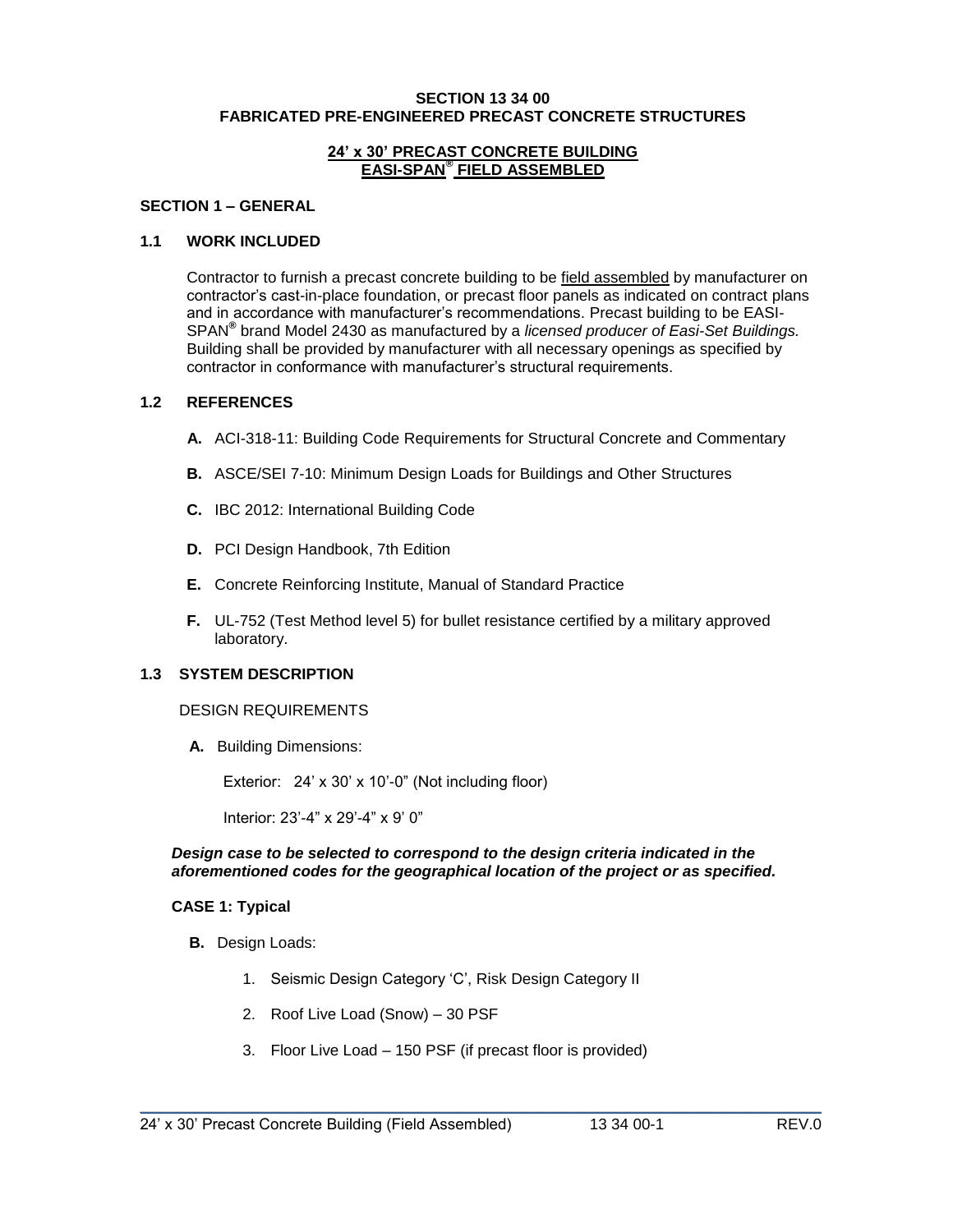#### 4. Wind Loading\* – 115 MPH

\*Design loads relate to precast components only, not accessories (i.e. doors, windows, vents, etc.)

### **CASE 2: Heavy**

- **C.** Design Loads:
	- 1. Seismic Design Category 'D', Risk Design Category III
	- 2. Roof Live Load (Snow) 60 PSF
	- 3. Floor Live Load 250 PSF (if precast floor is provided)

4. Wind Loading\* – 165 MPH

\*Design loads relate to precast components only, not accessories (i.e. doors, windows, vents, etc.)

- **D.** Roof: Roof panel shall have a minimum of 6" slope from peak to edge. The roof shall extend 4" beyond the wall panel and have a turndown design which extends ½" minimum below the top edge of the wall panels to prevent water migration into the building along top of wall panels. Roof shall also have an integral architectural ribbed edge.
	- 1. Option: If indicated on contract drawings, building can be made expandable with a removable ribbed fascia panel. 24'-0" wall and roof must have lugs to allow post-tensioning of additional modules onto existing structure without removing roof. Roof slabs must be designed to span 24'-0" of free area without internal support for intermediate modules without end walls.
- **E.** Roof Joint Keyway: Grout in keyways shall be a magnesium phosphate material or equal, prepared and placed per the manufacturer's recommendations. Apply a polysulfide, elastomeric joint sealant to the top of the grouted keyway, installed per manufacture's recommendations.
- **F.** Floor panel or contractor supplied cast-in-place slab must have a  $\frac{1}{2}$ " step-down around the entire perimeter to prevent water migration into the building along the bottom of wall panels.

### **1.4 SUBMITTALS**

- **A.** Engineering calculations that are designed and sealed by a professional engineer, licensed to practice in the state where the project is located, shall be submitted for approval.
- **B.** Manufacturers' product literature shall be provided for any plumbing, electrical, and miscellaneous installed fixtures demonstrating compliance with these specifications.

### **1.5 QUALITY ASSURANCE**

- **A.** The precast concrete building producer shall be a plant-certified member of either the National Precast Concrete Association (NPCA), The Precast/Prestressed Concrete Institute (PCI), or equal.
- **B.** The precast concrete building producer shall demonstrate product knowledge and must have a minimum of 5 years experience manufacturing and setting precast concrete.

\_\_\_\_\_\_\_\_\_\_\_\_\_\_\_\_\_\_\_\_\_\_\_\_\_\_\_\_\_\_\_\_\_\_\_\_\_\_\_\_\_\_\_\_\_\_\_\_\_\_\_\_\_\_\_\_\_\_\_\_\_\_\_\_\_\_\_\_\_\_\_\_\_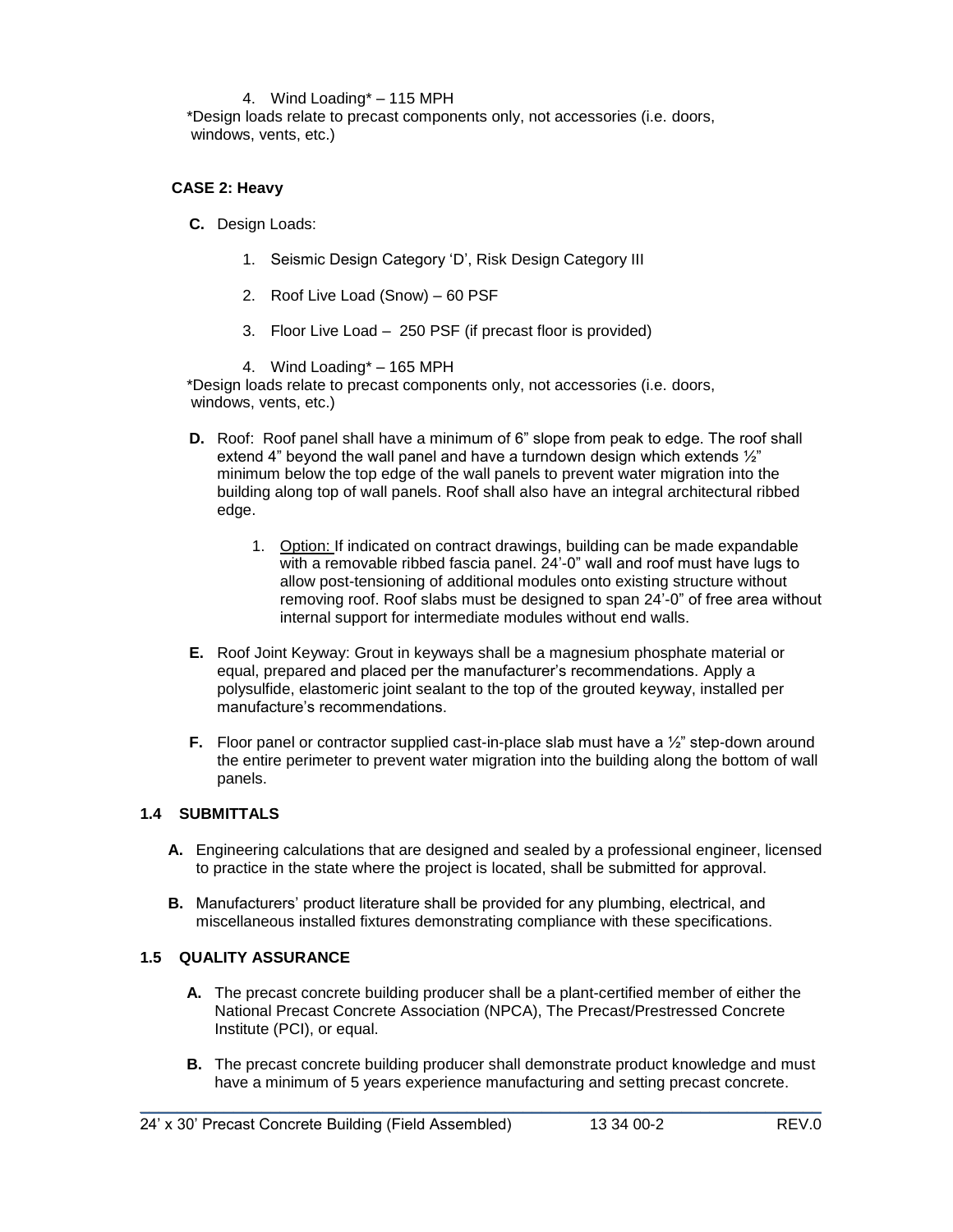- **C.** The manufacturer must be a licensed producer of Easi-Set Buildings
- **D.** No alternate building designs to the pre-engineered EASI-SPAN**®** building will be allowed unless pre-approved by the owner 10 days prior to the bid date.

# **SECTION 2 – PRODUCTS**

## **2.1 MATERIALS**

- **A.** Concrete: Steel-reinforced, 5000 PSI minimum 28-day compressive strength, airentrained (ASTM C260).
- **B.** Reinforcing Steel: ASTM A615, grade 60 unless otherwise specified. Welded Wire Fabric: ASTM 185, Grade 65
- **C.** Post-tensioning Strand: Roof and floor (if required) sections shall be post-tensioned in the field after grout keyway is filled and has cured to the required PSI strength. Posttensioning strand shall be 41K Polystrand CP50, ½" 270 KSI Seven-Wire strand, enclosed within a greased plastic sheath (ASTM A416). There will be a minimum of three transverse post-tensioning cables connecting roof and floor (if provided) sections together to provide a watertight joint. To ensure a watertight design, no alternate methods shall be substituted for the post-tensioning.

If Precast floors are provided, each shall be post-tensioned by a proprietary, second generation design using a single, continuous tendon. Said tendon is placed in the concrete slab to form a perimeter loop starting from one corner of the slab to a point where the cable entered the slab. The tendon then turns 90 degrees and follows the cable member(s) in the periphery to a point midway along the "X" axis of the concrete building panel and then turns 90 degrees along the "Y" axis of the concrete building panel. This bisects the concrete building panel and crosses the opposite parallel portion of the cable member and exits from an adjacent side of the concrete building panel. This creates a cable pattern with no less than 2.5 parallel cables in any direction. To ensure a watertight design, no alternate methods shall be substituted for the post-tensioning.

- **D.** Caulking: All joints between panels shall be caulked on the exterior and interior surface of the joints. Caulking shall be DOW CORNING 790 silicone sealant or equal. Exterior caulk reveal to be 3/8" x 3/4" deep so that sides of joint are parallel for proper caulk adhesion. Back of the joint to be taped with bond breaking tape to ensure adhesion of caulk to parallel sides of joint and not the back.
- **E.** Panel Connections: All panels shall be securely fastened together with 3/8" thick steel brackets. Steel is to be of structural quality, hot-rolled carbon complying with ASTM A36 and hot dipped galvanized after fabrication. All fasteners to be ½" diameter bolts complying with ASTM A325 for carbon steel bolts. Cast-in anchors used for panel connections to be Dayton-Superior F-63 coil inserts, or equal. All inserts for corner connections must be secured directly to form before casting panels. No floating-in of connection inserts shall be allowed. Wall panels shall be connected to cast-in-place floor slab using expansion anchors providing adequate embedment by manufacturer.

# **2.2 ACCESSORIES**

**A. Doors and Frames**: Shall comply with Steel Door Institute "Recommended Specifications for Standard Steel Doors and Frames" (SDI-100) and as herein specified. All door and frame galvanizing shall be in accordance with ASTM A924 and A653, A60 minimum coating thickness.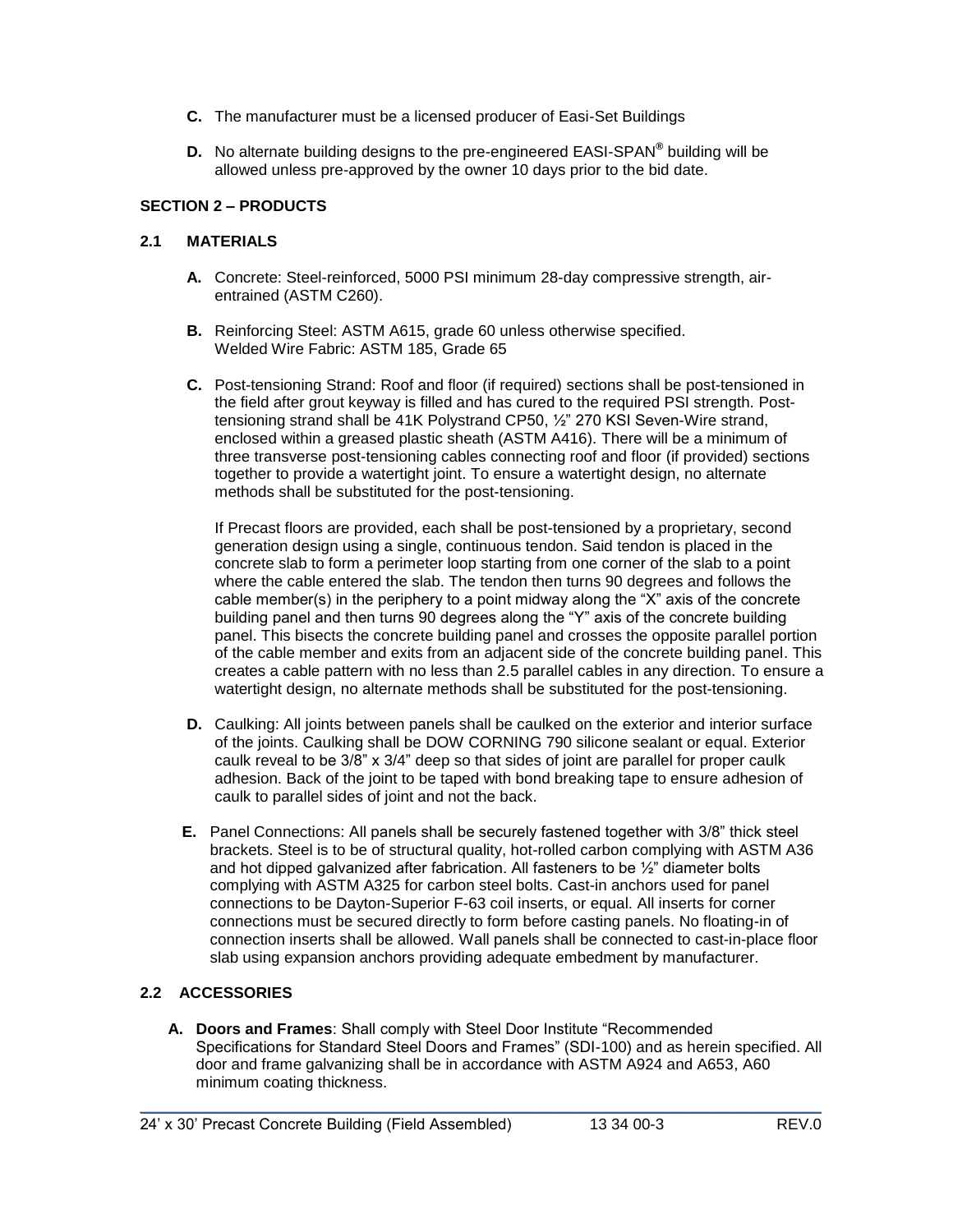- a. The buildings shall be equipped with double  $3'$ -0" x  $6'$ -8" x  $1-3/4$ " thick insulated, 18 gauge, metal doors with 16-gauge frames (to meet wall thickness). Doors to have flush top cap. 12 gauge flat astragals shall be applied to the active leaf to protect against the elements or forced opening. Doors and frames shall be factory bonderized and painted with one coat of rust inhibitive primer and one finish coat of enamel paint; color to be BOLT BROWN unless specified otherwise.
- b. Doors and frames shall meet SDI standard Level 2, 1¾" heavy duty. *Approved manufacturers: Republic, Steelcraft, Ceco, Black Mountain, Pioneer, Curries, Mesker, MPI, Door components or equal Approved distributor: Integrated Entry Systems*

## **B. Door Hardware**:

**1. Pull Handle**: Shall meet requirements of ANSI A156.2. Shall be thru bolt attached and constructed of a minimum ¾" diameter stainless pull handle sized 8" center to center with a stainless backer plate, minimum 0.053" on both sides. *Approved manufacturers: Design Hardware, Don-Jo, or equal*

**2. Hinges**: Shall comply with ANSI A156.1 and be of the ball bearing, non-removable pin type (3 per door minimum). Hinges shall be 4  $\frac{1}{2}$  x 4  $\frac{1}{2}$  US26D (652) brushed chrome finish. Manufacturer shall provide a lifetime limited warranty. *Approved manufacturers: Design Hardware, or equal*

**3. Deadbolt**: Commercial Grade Deadbolt conforming to ANSI 156.5 furnished with a 2  $\frac{1}{4}$ " face plate and a 1" projecting deadbolt with hardened steel pins. Dead bolts shall be UL and ADA approved. Finish shall be US26D (626) brushed chrome finish. Manufacturer shall provide a lifetime limited warranty.

*Approved manufacturers: Design Hardware, Dorma, or equal*

**4. Surface Bolt**: 8" Surface bolt UL listed. Finish US26D (626) brushed chrome finish. (2 per inactive leaf)

*Approved manufacturers: Don-Jo, Design Hardware, or equal*

**6. Threshold**: Bumper Seal type threshold with a maximum 1" rise to prevent water intrusion. Thresholds shall be approved for UL 10B suitable for use with fire doors rated up to three hours.

*Approved manufacturers: National Guard Products or equal* 

**7. Overhead Door Holder**: Heavy duty surface mounted hold open device with hold open/stop angle of 85 to 110 degrees. Construction shall be stainless steel. Finish US32D (630) satin stainless steel finish. *Approved manufacturers: ABH, Rockwood, or equal*

**8. Drip Cap**: Aluminum drip cap with minimum projection of 2 ½" shall be furnished. *Approved Manufacturers: Design Hardware, National Guard Products, or equal*

**9. Door Stop**: ANSI 156.16 approved wall mounted door stop with keeper constructed of a corrosion resistant cast brass material. Finish US26D (626) brushed chrome finish. *Approved manufacturers: Don-Jo, Rockwood, or equal*

## **2.3 FINISHES**

**A.** Interior of Building: Smooth form finish on all interior panel surfaces unless exterior finish is produced using a form liner, then smooth hand-troweled.

\_\_\_\_\_\_\_\_\_\_\_\_\_\_\_\_\_\_\_\_\_\_\_\_\_\_\_\_\_\_\_\_\_\_\_\_\_\_\_\_\_\_\_\_\_\_\_\_\_\_\_\_\_\_\_\_\_\_\_\_\_\_\_\_\_\_\_\_\_\_\_\_\_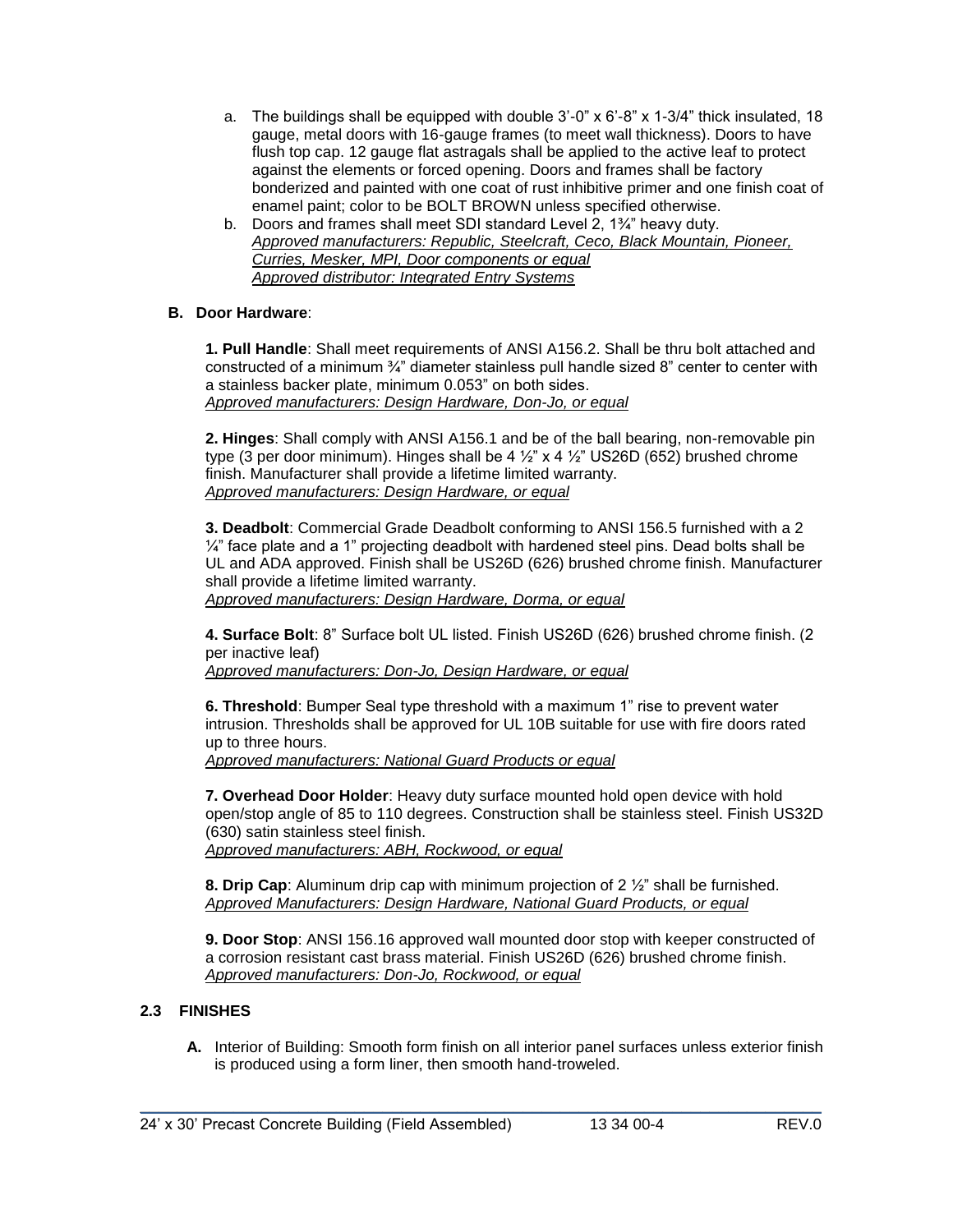- **B.** Exterior of Building: (Standard) Architectural precast concrete brick finish: Finish must be imprinted in top face of panel while in form using an open grid impression tool similar to EASI-BRICK**®** . Finished brick size shall be 2 3/8" x 7 5/8" with vertical steel float or light broom finish. Joints between each brick must be 3/8" wide x 3/8" deep. Back of joint shall be concave to simulate a hand-tooled joint. Each brick face shall be coated with the following water-based acrylic, water repellent penetrating concrete stain: 1) Canyon Tone stain by United Coatings, 2) Sherwin Williams (H&C concrete stain) or equal. Stain shall be applied per manufacturer's recommendation. Joints shall be kept substantially free of stain to maintain a gray concrete color. Stain color shall be BRICK RED unless specified otherwise.
- **C.** Exterior of Building (Option #1): Washed brown riverstone applied-aggregate finish on all exterior wall surfaces. Aggregate must be seeded into top of panel while in form, chemically retarded, and high-pressure washed to expose the aggregate to a depth of 1/8".
- **D.** Exterior of Building (Option #2): Additional finishes are available and will vary by local producer.

## **SECTION 3 – EXECUTION**

**3.1 SITE PREPARATION RECOMMENDATION** (Field assembled on cast-in-place floor)

Work under this section relates to installation of the building by Easi-Set licensed producer on the customer's prepared foundation and site.

**A.** Slab on grade (designed by others) to be minimum 6" thick and 4,000 psi steel reinforced concrete. Slab to be level within 1/8" in both directions and capable of supporting loads imposed by the structure. Floor slab must have a ½" step-down around the entire perimeter to prevent water migration into the building along the bottom of wall panels.

*OR*

### **3.2 SITE PREPARATION RECOMMENDATION** (Field assembled on precast floor system)

- **A.** EASI-SET**®** building shall bear fully on a crushed stone base that is at least two feet larger than the length and width of building.
- **B.** Stone shall be a minimum of 4" thick and down to firm subgrade. The vertical soil capacity under stone shall be compacted to have minimum bearing of 1,500 pounds per square foot. Stone shall be  $3/8$ " or smaller and must be screeded level within  $\frac{1}{4}$ " in both directions. Stone shall be placed within a perimeter form with flat and level top edge for screeding. Forming material shall remain around stone until after the building is set.
- **C.** The crushed stone base shall be kept within the confines of the soil or perimeter form. Do not allow the base to become unconfined so that it may wash, erode, or otherwise be undermined.

*OR*

If building is placed on pavement or a concrete slab, substrate below pavement or slab must have a vertical soil capacity of 1,500 pounds per square foot. Ensure bearing surface for building is flat and level. As required, place adequate material (stone or sand) to 1" above highest point of area where building will be placed and at least 1'-0" wide all around the building footprint. Retain stone or sand with a perimeter form to prevent the material from washing out.

\_\_\_\_\_\_\_\_\_\_\_\_\_\_\_\_\_\_\_\_\_\_\_\_\_\_\_\_\_\_\_\_\_\_\_\_\_\_\_\_\_\_\_\_\_\_\_\_\_\_\_\_\_\_\_\_\_\_\_\_\_\_\_\_\_\_\_\_\_\_\_\_\_

**D.** Provide positive drainage for the fill, pad or slab as required.